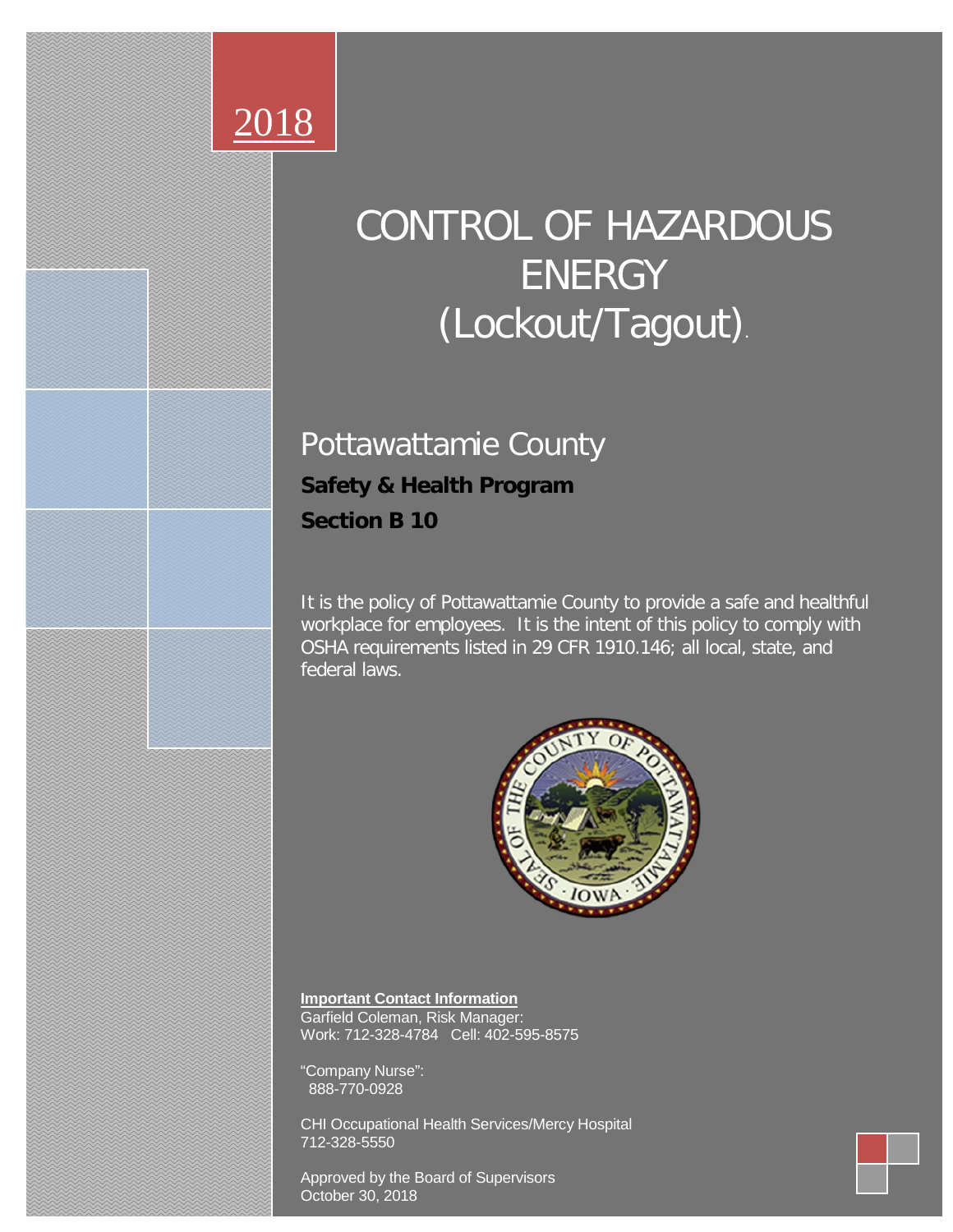### **CONTROL OF HAZARDOUS ENERGY Lockout/Tagout**

#### **TABLE OF CONTENTS**

| L.          |  |
|-------------|--|
| $\Pi$ .     |  |
| III.        |  |
| IV.         |  |
| $V_{\cdot}$ |  |
| VI.         |  |
|             |  |
|             |  |
| IX.         |  |
| Χ.          |  |
| XI.         |  |

#### **MODEL FORMS**

| Appendix A: Lockout/Tagout Program Audit Report  |
|--------------------------------------------------|
| Appendix B: Lockout/Tagout Information Placard   |
| Appendix C: Lockout/Tagout Absentee Removal Form |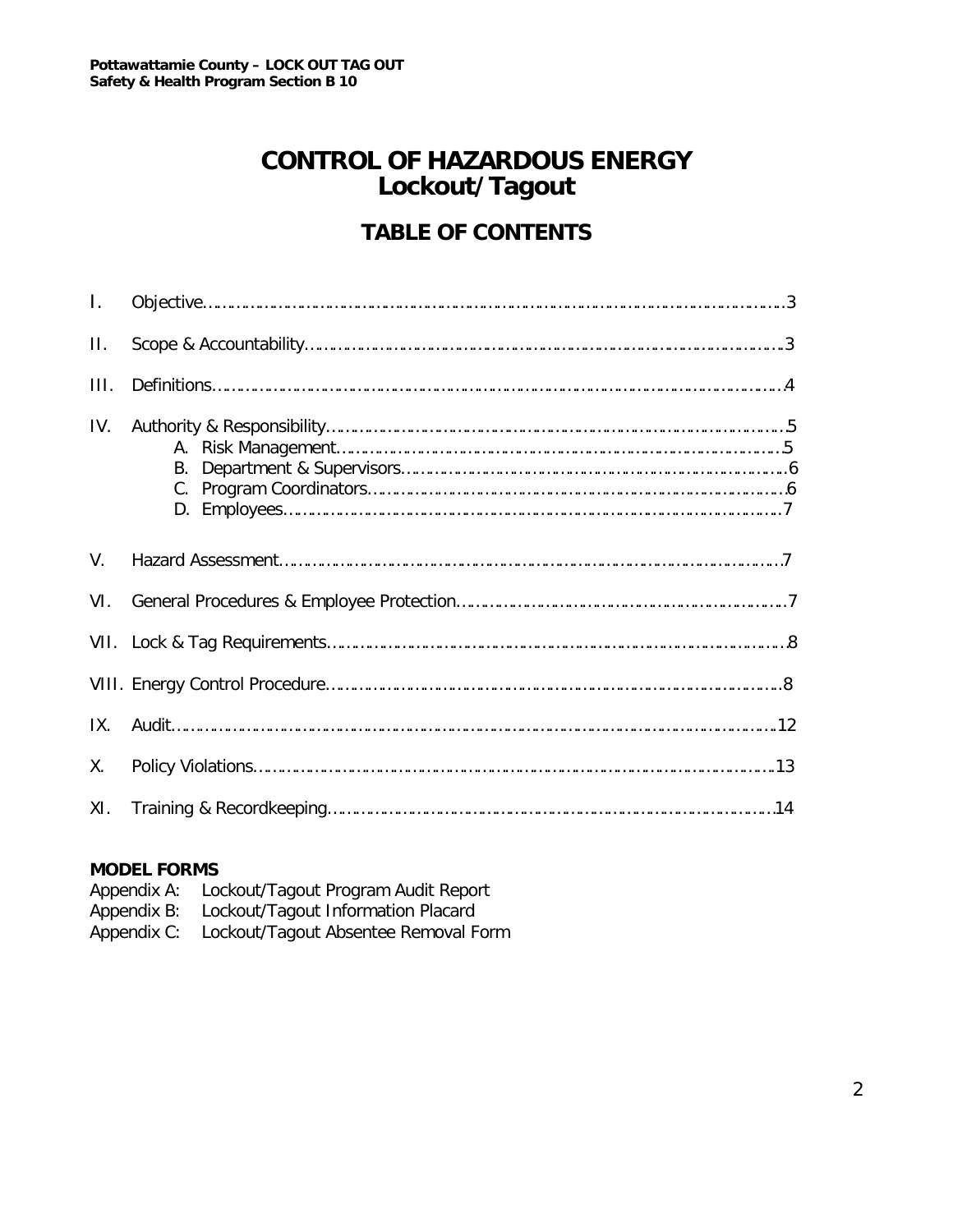#### **I. Objective**

To prevent the unexpected startup or release of hazardous energy from machines and equipment during servicing or maintenance

Pottawattamie County has developed the Control of Hazardous Energy Program or Lockout/Tagout (LOTO) Program to safeguard employees against the unexpected release of hazardous energy. Sources of hazardous energy may be any source of radiation, electrical, mechanical, hydraulic, pneumatic, chemical, thermal, or other energy. This Program establishes the minimum performance requirements for the control of such hazardous energy in accordance with the Occupational Safety and Health Administration (OSHA) Standards contained within 29 CFR 1910.147. Further performance requirements and provisions for achieving an electrically safe work condition can be found in the Pottawattamie Electrical Safety Program.

#### **II. Scope and Applicability**

- A. This Program applies specifically to the servicing and maintenance of machines and equipment in which the unexpected energization or start-up of the machines or equipment, or release of stored energy could cause injury to employees.
- B. Normal production operations are also covered by this Program when:
	- 1. An employee is required to remove or bypass a guard or other safety device; or
	- 2. An employee is required to place any part of his or her body into an area on a machine or piece of equipment where work is actually performed upon the material being processed (point of operation) or where an associated danger zone exists during a machine operating cycle.

#### C. **The following exceptions are not covered by this Program:**

- 1. Work on cord and plug connected electric equipment for which exposure to the hazards of unexpected energization or start-up of the equipment is controlled by the unplugging of the equipment from the energy source and the plug remains under the exclusive control of the employee performing the servicing or maintenance.
- 2. Minor tool changes and adjustments, and other minor servicing activities, which take place during normal maintenance operations, if they are routine, repetitive, and integral to the use of the equipment, provided that the work is performed using alternative measures which provide effective protection; and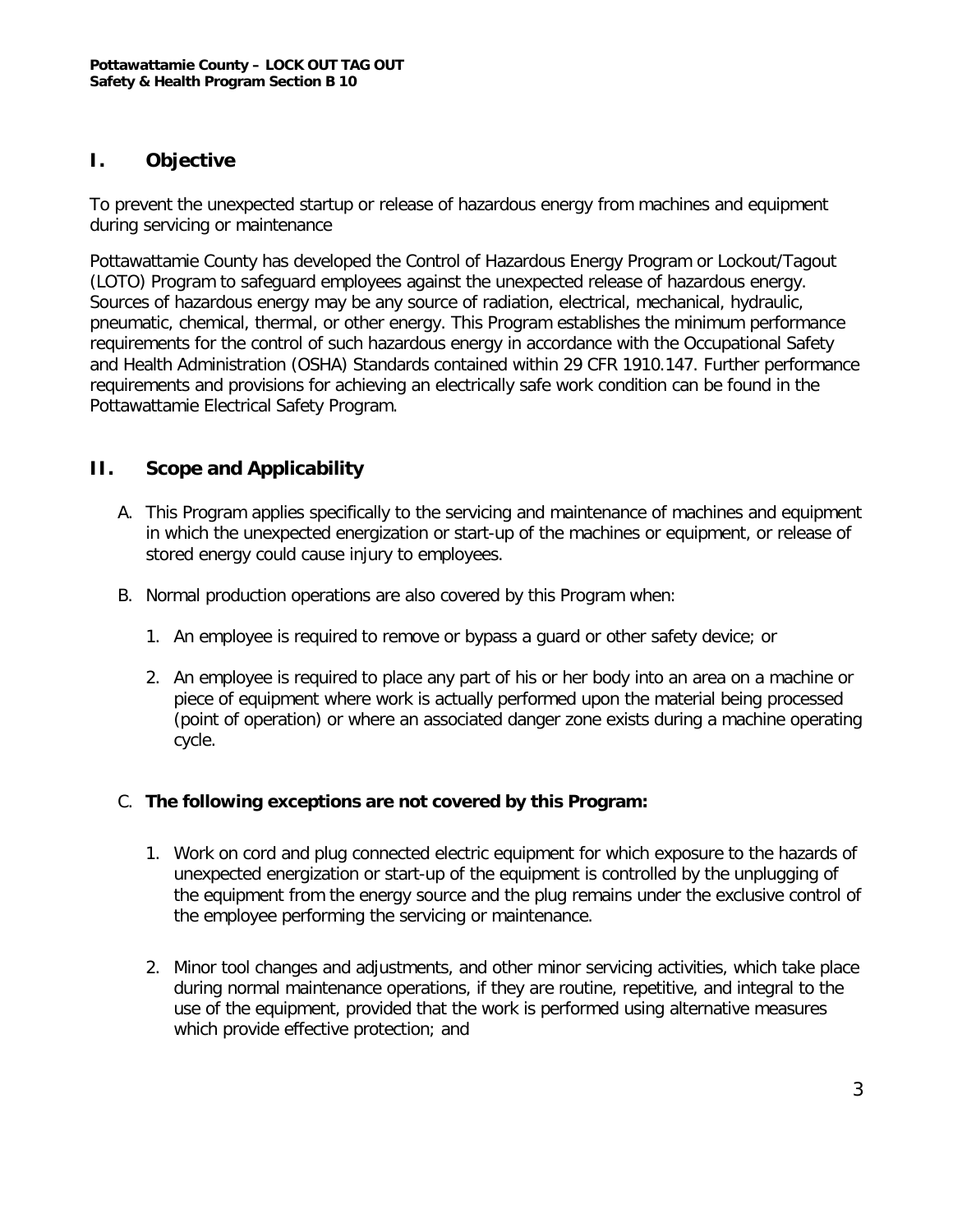- 3. Hot tap operations involving transmission and distribution systems for substances such as gas, steam, water or petroleum products when they are performed on pressurized pipelines, provided that the supervising department demonstrates:
	- a. Continuity of service is essential;
	- b. Shutdown of the system is impractical; and
	- c. Documented procedures are followed, and special equipment and procedures are used which will provide proven effective protection for employees.

#### **III. Definitions:**

- A. **Authorized employees**: Employees who lockout or tag out machines or equipment in order to perform servicing or maintenance. An affected employee becomes an authorized employee when that employee's duties including performing servicing or maintenance.
- B. **Affected employees**: Employees whose jobs require them to operate or use machines or equipment that need servicing or maintenance and are in the lockout/tag out program or whose job requires him/her to work in an area in which such servicing or maintenance is being performed.
- C. **Capable of being locked out**. An energy isolating device is capable of being locked out if it has a hasp or other means of attachment to which, or through which, a lock can be affixed, or it has a locking mechanism built into it. Other energy isolating devices are capable of being locked out, if lockout can be achieved without the need to dismantle, rebuild, or replace the energy isolating device or permanently alter its energy control capability.
- D. **Energized**. Connected to an energy source or containing residual or stored energy.
- E. **Energy-isolating device:** A mechanical device that physically prevents the transmission or release of energy.
- F. **Energy source**. Any source of electrical, mechanical, hydraulic, pneumatic, chemical, thermal, or other energy.
- G. **Hot tap.** A procedure used in the repair, maintenance and services activities which involves welding on a piece of equipment (pipelines, vessels or tanks) under pressure, in order to install connections or appurtenances. it is commonly used to replace or add sections of pipeline without the interruption of service for air, gas, water, steam, and petrochemical distribution systems.
- H. **Lockout**. The placement of a lockout device on an energy isolating device, in accordance with an established procedure, ensuring that the energy isolating device and the equipment being controlled cannot be operated until the lockout device is removed.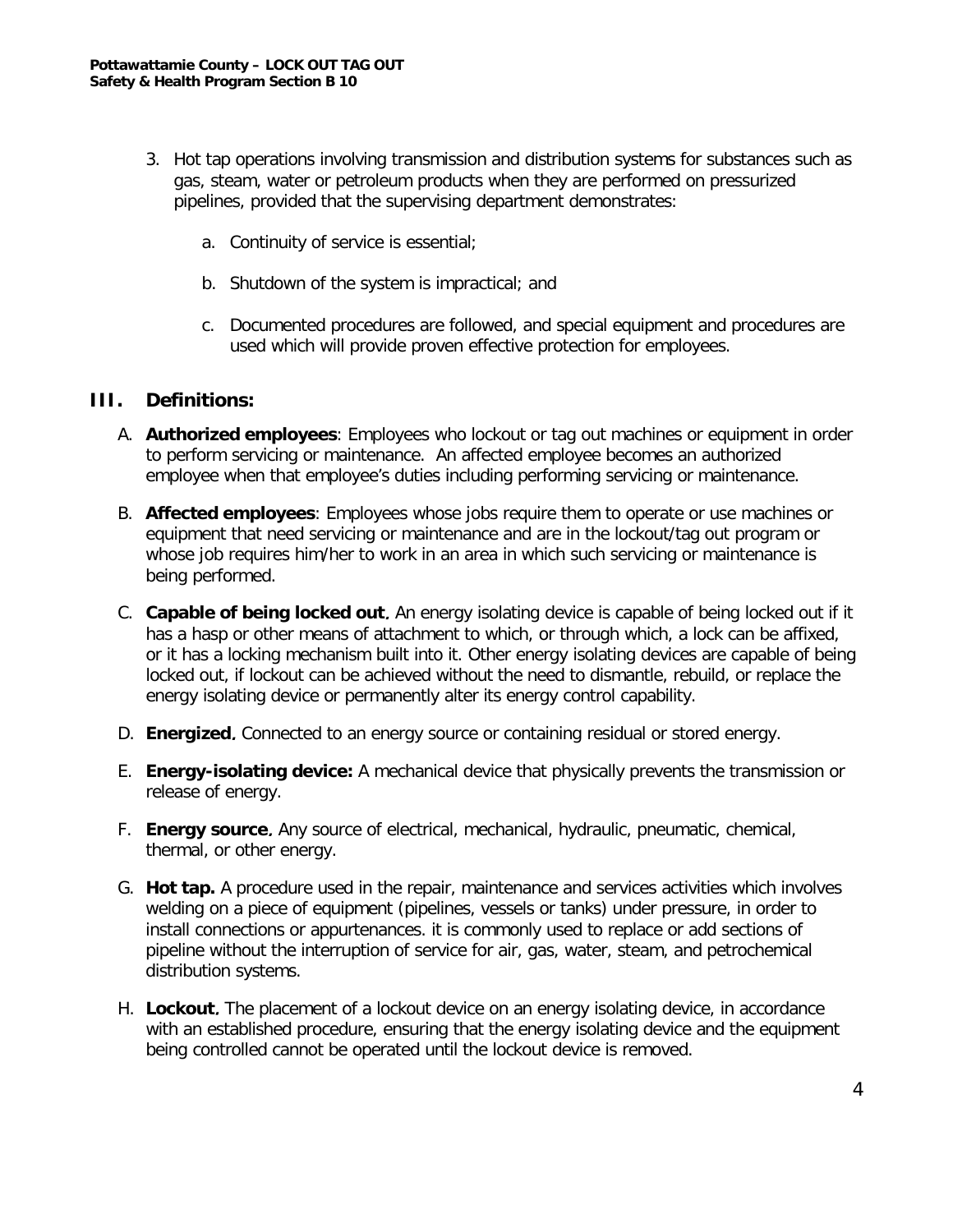- I. **Lockout device**. A device that utilizes a positive means such as a lock, either key or combination type, to hold an energy isolating device in the safe position and prevent the energizing of a machine or equipment. Included are blank flanges and bolted slip blinds.
- J. **Normal production operations**. The utilization of a machine or equipment to perform its intended production function.
- K. **Servicing and/or maintenance.** Workplace activities such as constructing, installing, setting up, adjusting, inspecting, modifying, and maintaining and/or servicing machines or equipment. These activities include lubrication, cleaning or unjamming of machines or equipment and making adjustments or tool changes, where the employee may be exposed to the unexpected energization or startup of the equipment or release of hazardous energy.
- L. **Tagout.** The placement of a tagout device on an energy isolating device, in accordance with an established procedure, to indicate that the energy isolating device and the equipment being controlled may not be operated until the tagout device is removed.
- M. **Tagout device**. A prominent warning device, such as a tag and a means of attachment, which can be securely fastened to an energy isolating device in accordance with an established procedure, to indicate that the energy isolating device and the equipment being controlled may not be operated until the tagout device is removed.
- N. **Qualified person:** A person who is familiar with the construction and operation of the equipment and the hazards involved.
- O. **Zero energy state:** The point at which all sources of energy are removed.

#### **IV. Authority & Responsibility**

#### **A. Risk Management is responsible for:**

- 1. Developing the LOTO program and reviewing the program on annual basis.
- 2. Maintaining a list of departmental Program Coordinators.
- 3. Assisting departments, as needed, in implementing program and monitoring for compliance.
- 4. Assisting departments with the inspection and identification of machines and equipment requiring LOTO program.
- 5. Providing training for employees who are in the LOTO program and maintain training records.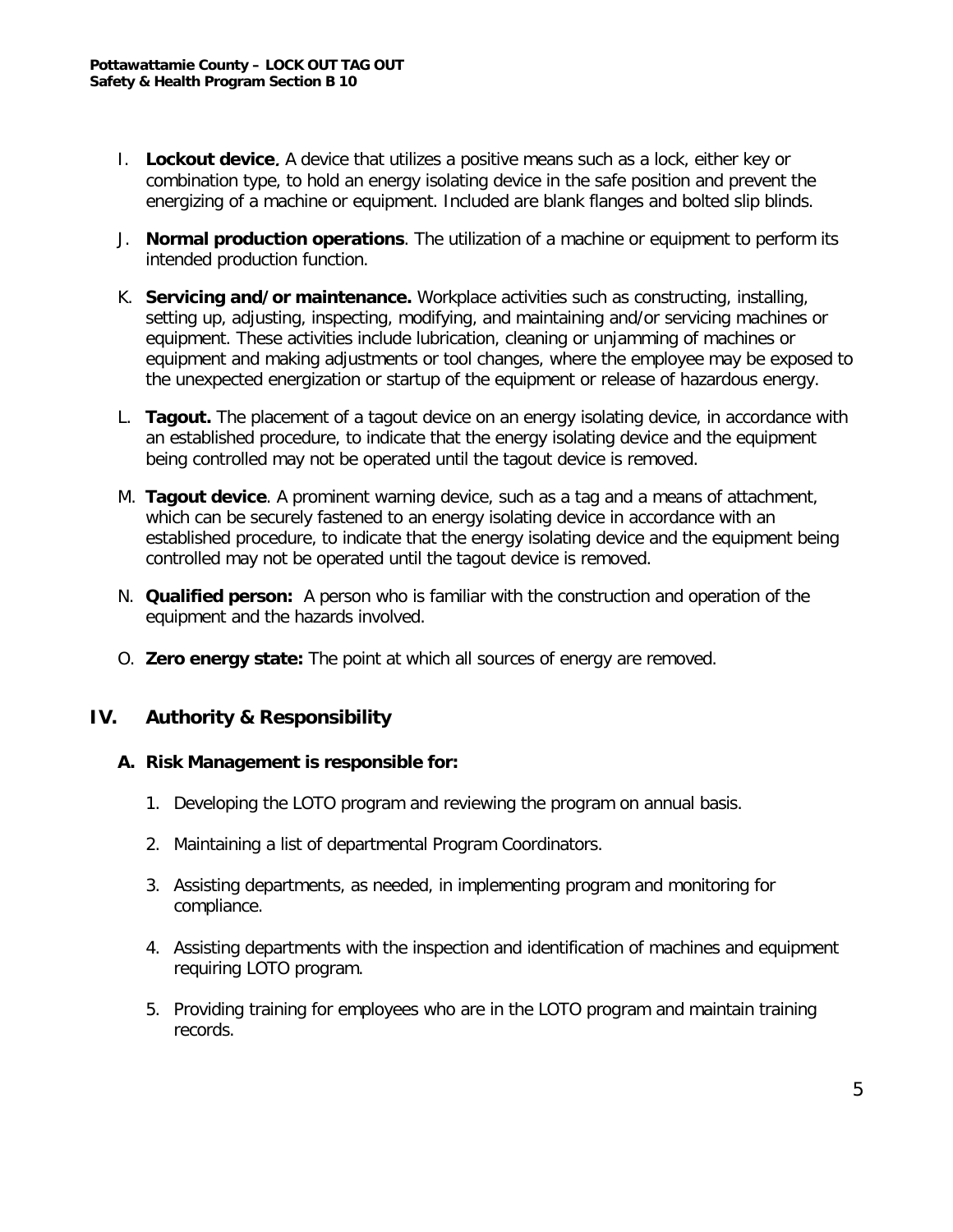#### **B**. **Departments and Supervisors involved in tasks covered by the program shall be responsible for:**

- 1. Assigning a Program Coordinator.
- 2. Identifying equipment and energy sources where LOTO protection is necessary.
- 3. Developing equipment-specific energy control procedures as necessary.
- 4. Providing all necessary LOTO equipment.
- 5. Maintaining a current list of all authorized employees.
- 6. Ensuring that employees are following the LOTO program and taking appropriate disciplinary action whenever an employee fails to follow safety precautions outlined in this program.
- 7. Assisting with training and maintaining departmental training records on LOTO. Forward copies of training records to Risk Management.

#### **C. Program Coordinators shall be responsible for:**

- 1. Removing or approving the removal a lockout device with approved methods, when necessary, if the initial authorized employee is unavailable.
- 2. Approving the use of specific lockout devices to be used for each type of equipment that may need to be serviced.
- 3. Ensuring that all affected employees receive training on the appropriate procedures as necessary for their particular job duties.
- 4. Taking the appropriate action when an employee or supervisor reports unsafe conditions.
- 5. Conducting or coordinating periodic inspections of LOTO procedures.
- 6. Pursuing the appropriate corrective action for employees that are not complying with the LOTO Program or any other energy control procedures.
- 7. Ensuring coordination, cooperation, and conveyance of necessary information between employees and outside contractors when the unexpected energization or start-up of machines or equipment, or release of stored energy could cause injury to employees or contractor employees.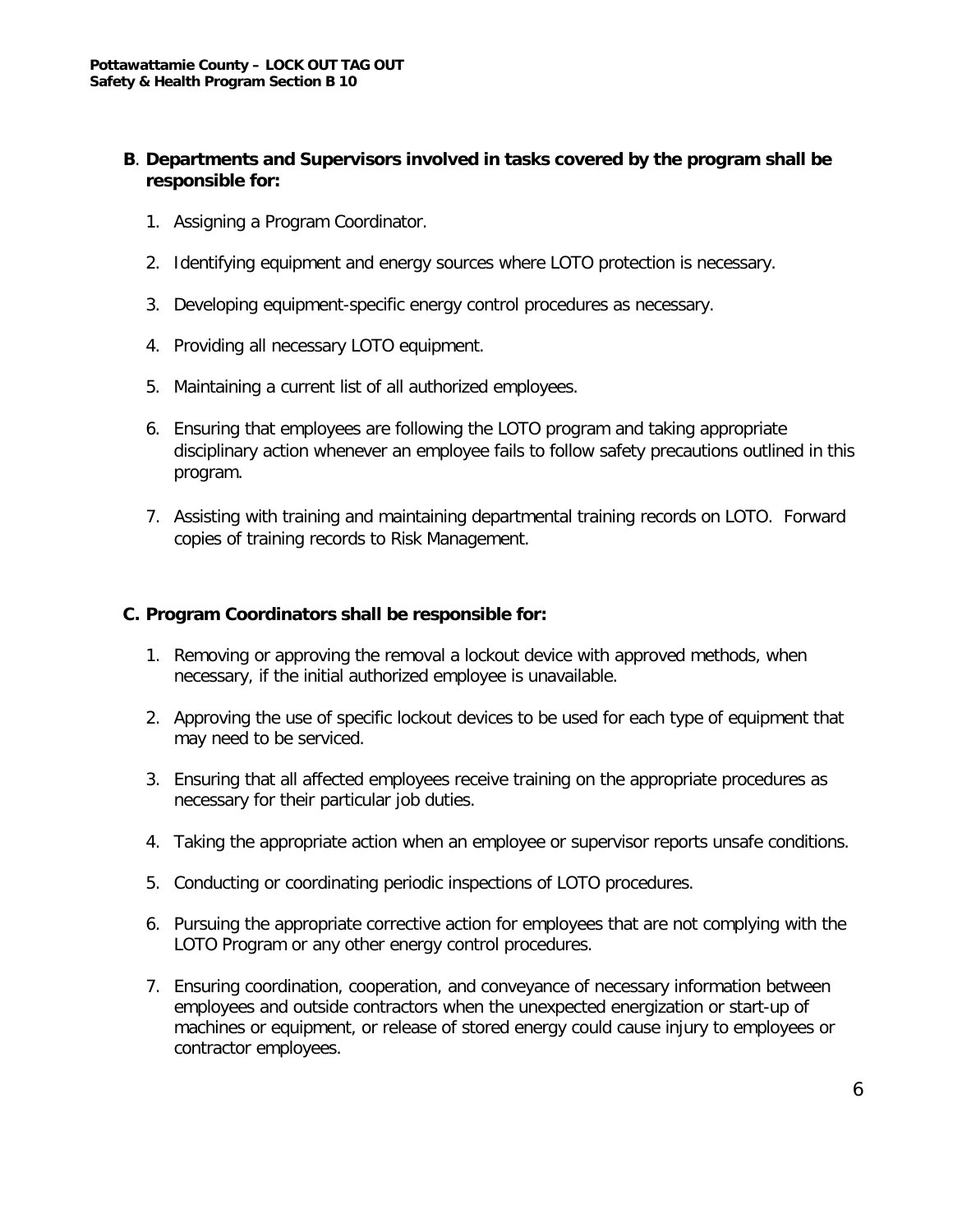#### **D. Employees involved in tasks covered by the Program shall responsible for:**

- 1. Complying with all aspects of the LOTO Program and related procedures.
- 2. Attending and completing LOTO training; and
- 3. Notifying the supervisor of any unsafe conditions.

#### **V. Hazard Assessment**

- **A. [Responsible Person in the Department]** shall conduct a hazard assessment to determine all the sources of hazardous energy to be controlled. This will facilitate creating specific procedures for energy control.
	- 1. Hazardous energy types include the following: electrical, mechanical, chemical, hydraulic, and pneumatic.
	- 2. In addition, the assessment will consider the following: stored or potential energy, thermal sources, and human factors.

#### **VI. General Procedures and Employee Protection**

- A. Execution of LOTO procedures shall only be performed by authorized employees in accordance with the requirements of this Program. Affected employees shall be notified by the authorized employee prior to the application and removal of LOTO devices. No other employee may attempt to start, energize, or use a machine or piece of equipment that is locked out or tagged out.
- B. A LOTO device shall ONLY be removed from equipment by the employee who applied the device unless:
	- 1. the employee who applied the lockout or tagout device is unavailable; and
	- 2. approval has been received from the Program Coordinator to remove the device.
- C. When servicing and/or maintenance is performed by a crew, department or other group, the group shall utilize a group LOTO procedure that provides an equivalent level of protection to that of an individual LOTO procedure.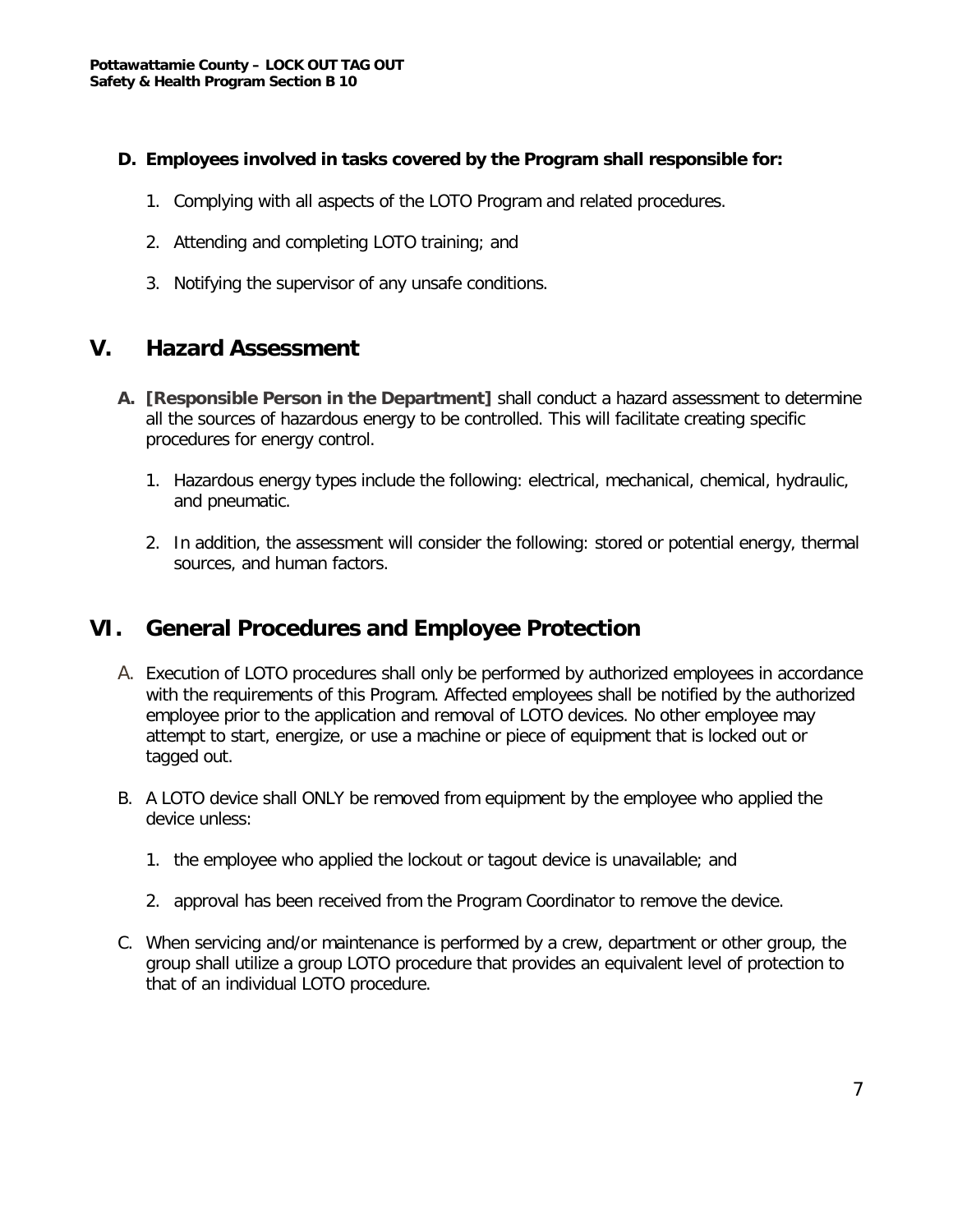#### **VII. Lock and Tag Requirements**

- A. Locks, tags, gang hasps, chains, gate valve locks, ball valve locks, wedges, key blocks, adapter pins, self-locking fasteners, and any other equipment necessary for complying with this Program shall be provided to employees by the supervising department. LOTO devices shall be identifiable to the authorized employee; shall be the only device(s) used for controlling energy; and shall not be used for other purposes. Devices must meet the following criteria:
	- 1. **All devices** must be:
		- a. Durable;
		- b. Standard in color, shape, and appearance;
		- c. Substantial enough to prevent accidental removal (Tags must have a minimum unlocking strength of 50 lbs.);
		- d. Labeled with the authorized employee's name.
	- 2. **Tags** must contain instructions not to operate or energize equipment and the names of employees working on the equipment. The tags must also be:
		- a. Readable and understandable by all employees;
		- b. Single-use and self-locking;
		- c. Non-releasable;
		- d. Applied by hand.

#### **VIII.Energy Control Procedures**

- A. The Program Coordinator for each department shall coordinate the inspection of facilities and consult with employees and supervisors assigned to service and maintain equipment/machinery in order to develop equipment-specific energy control procedures. Equipment-specific energy control procedures shall be developed, documented, and utilized for the control of potentially hazardous energy during servicing and maintenance of equipment. If an energy isolating device is capable of being locked out, equipment-specific LOTO procedures shall specify the use of a lockout system. If an energy isolating device is not capable of being locked out, equipment-specific LOTO procedures may specify the use of a tagout system.
- B. Equipment that possesses a single hazardous energy source that can be easily identified and isolated with a single lock may be exempt from equipment-specific procedures. All exemption criteria specified under 29 CFR 1910.147 $(c)(4)(i)$  must be adequately met for the exemption. Contact Risk Management for consultation if uncertain the equipment is exempt from equipment-specific lockout procedures.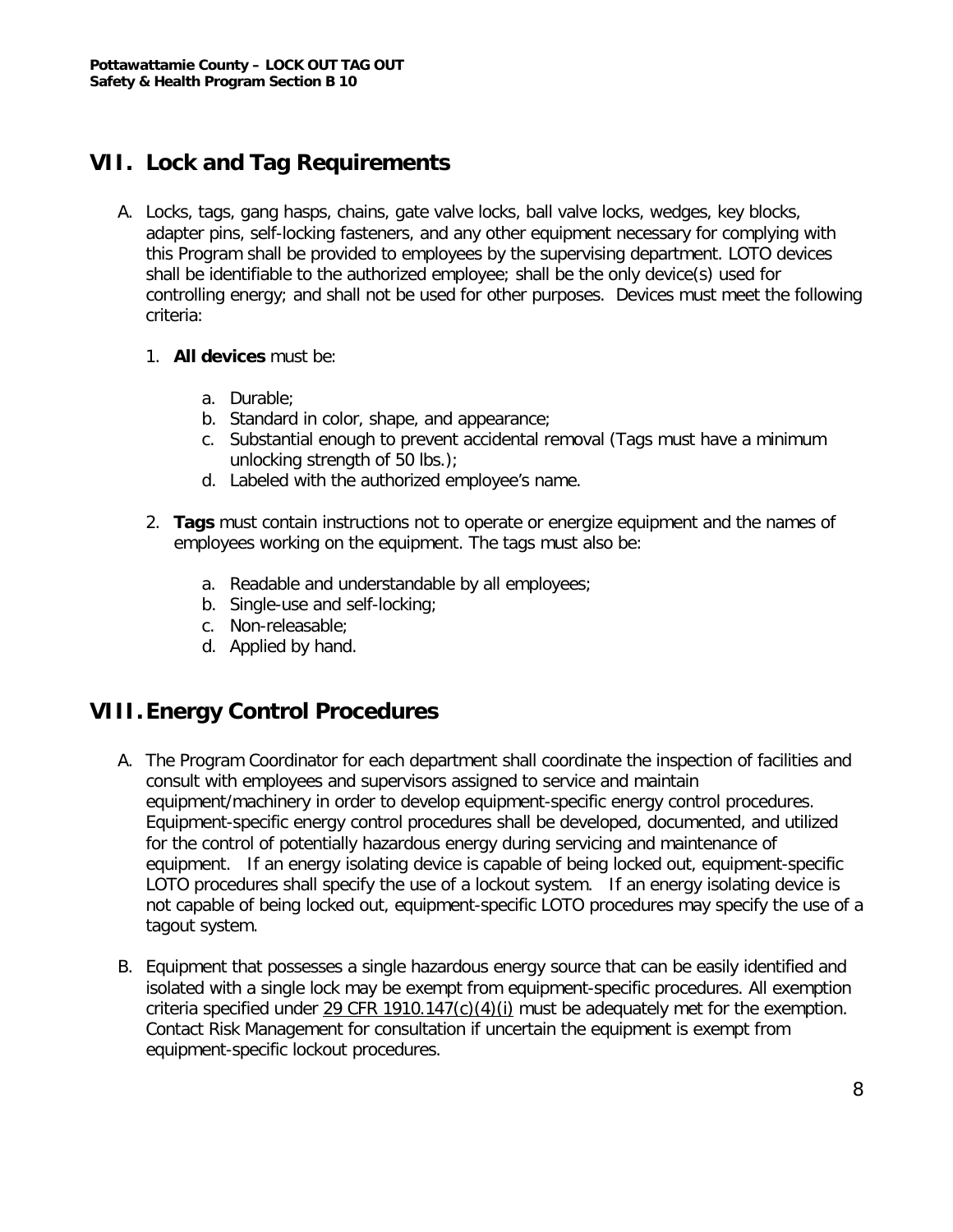- C. All equipment-specific LOTO procedures shall be designed to ensure that the machine or equipment is stopped, isolated from all potentially hazardous energy sources, and locked or tagged out before any employee performs servicing or maintenance on equipment. Equipment-specific LOTO procedures shall be designed to follow the general sequence of energy control and the general sequence of re-energization; however, these procedures should include specific procedural details on how to safely control energy during servicing or maintenance of the specific equipment.
- D. General Procedures: Employees shall not work on or in equipment, vessels, and other similar items, which are **not** in a zero-energy state. Only authorized employees may perform lockout/ tag out**.**

#### **1. Preparing for shutdown:**

- a. Identify and locate all sources of energy that could affect individuals involved;
- b. Notify affected employees of activities This can be done verbally, visually, or by hanging a warning tag on the control panel.
- c. Identify shutdown procedures;
- d. Identify energy isolation devices needed;
- e. Determine quantity and type of lockout/tag out devices required.

#### **2. Shutdown:**

a. Shut equipment down by its normal start/stop method.

#### **3. Isolating energy sources:**

- a. Use energy-isolating devices appropriate for the energy source, such as:
	- i. Manually-operated circuit breakers or electrical disconnects for electrical energy;
	- ii. Valves for pneumatic energy;
	- iii. Blocking or bars for mechanical energy.
- b. All devices must be equipped with a place to attach a hasp or a lock or have a built-in locking mechanism.

#### **4. Applying locks and tags:**

- a. Locks are attached so that the device cannot be operated until locks are removed;
- b. Devices must be in the off position;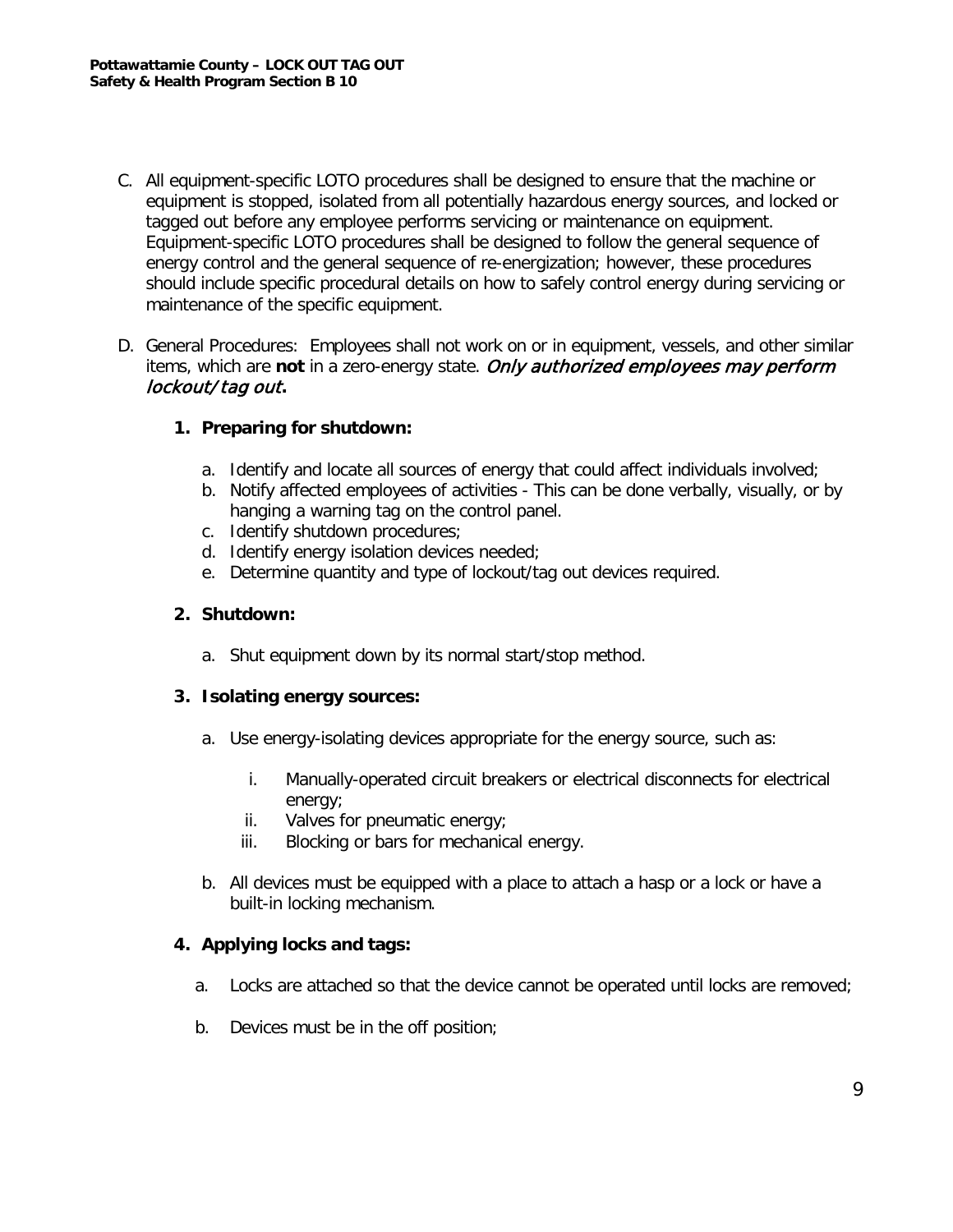- c. Tags indicate that the device and equipment may not be operated and include the name of employees working on the equipment;
- d. Locks, tags, signs, and seals must be securely attached;
- e. The name of the authorized employee must be included.

#### **5. Control residual energy:**

- a. Release, restrain, or dissipate energy;
- b. Prevent the re-accumulation of energy;
- c. Isolate the space:
	- i. Blind the lines;
	- ii. Disconnect and misalign the lines;
	- iii. Double block the valves and bleed the residual materials.

#### **6. Verify energy control methods:**

- a. Assure that switches, valves and other mechanisms cannot be turned on;
- b. Activate equipment control switches and levers, and depress start buttons to assure the power is isolated;
- c. Return switches, levers, and buttons to the off position;
- d. Use a meter to assure that electrical energy is not present.

#### **7. Appropriate start-up procedures:**

- a. Inspect area and remove all tools, rags, and other materials;
- b. Assure that equipment is operationally intact;
- c. Replace all guards and other safety devices, if applicable;
- d. Notify affected employees that equipment will be restarting;
- e. Check work area to assure all employees are safely positioned;
- f. Verify all controls are in the neutral or off position;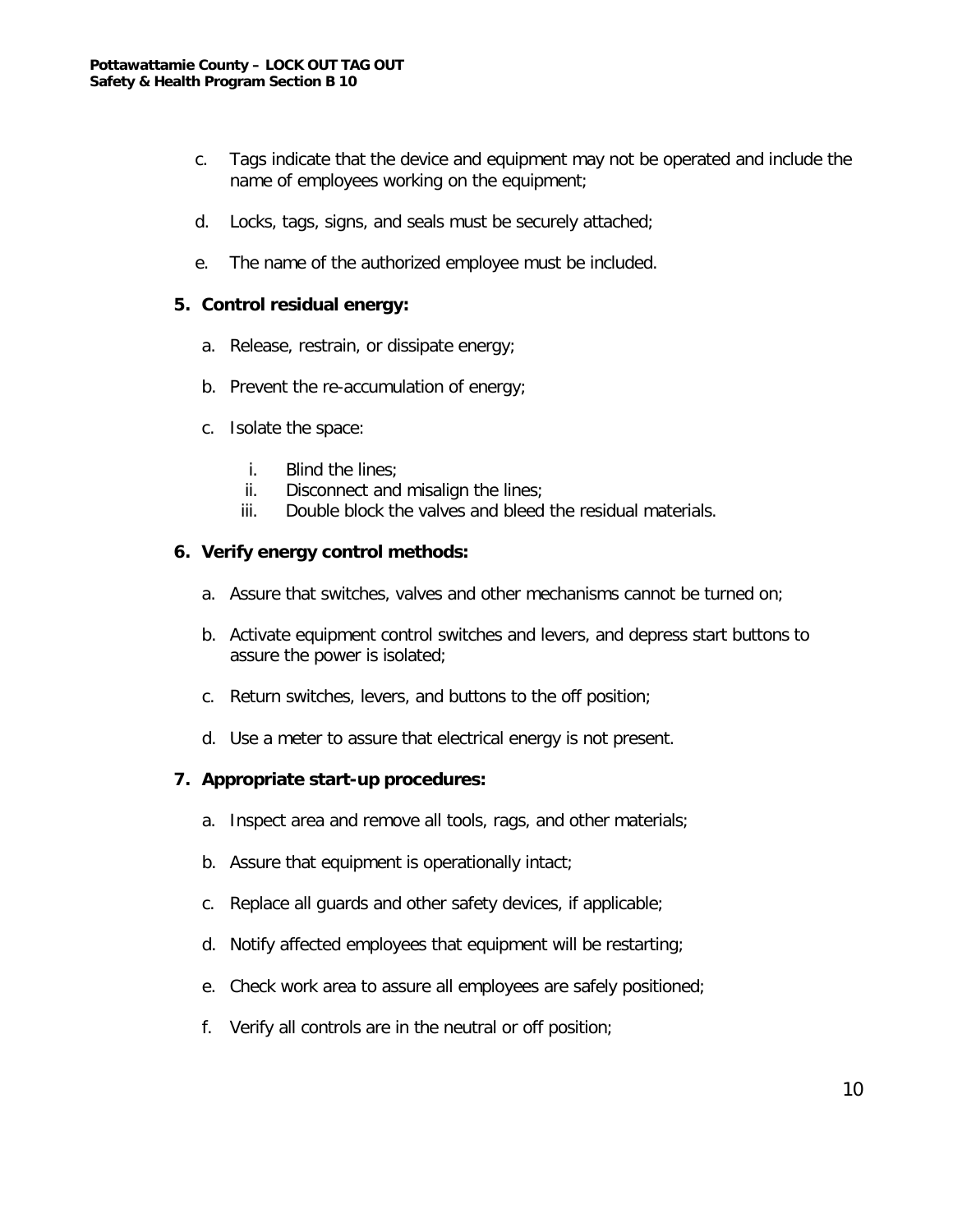- g. Remove lockout/tag out devices;
- h. Notify affected employees that lockout/tag out devices have been removed and the equipment or machinery is ready for use.

#### **E. Group Lockout:**

- 1. When a crew or other group performs service or maintenance on equipment, a single authorized employee must assume the overall responsibility for the control of hazardous energy for all members of the group while the servicing or maintenance work is in progress, and implement the group lockout energy control procedure.
- 2. Each person who enters the danger zone will be required to verify that the hazardous energy sources have been locked out and the keys to these locks have been secured in a group lockout box. Then they will affix their personal devices to the group lockout box or equivalent. For example, multiple valves and breakers require lockout by three people who will be working on the same piece of equipment. A lock and tag is placed on each lockout location and the keys are stored in a group lockout box. Each employee then places their personal locks on the group lockout box.
- 3. Group lockout procedure must provide all employees **with the same level of protection** provided by an individual lockout or tag out device.

#### **F. Lockout/tag out occurring over multiple shifts:**

- 1. Protection must extend between shifts;
- 2. If work extends through the initial shift:
	- a. The incoming staff that will be working on the process or equipment must add their own lockout controls in accordance with standard lockout procedures.
	- b. The outgoing shift staff must review all work done and the status of lockouts, and transfer the responsibility of lockout to the incoming shift.

#### **G. Temporary operation of locked out source:**

- 1. Temporary operation may be required for certain tasks, such as tests. These steps must be done by authorized employees only.
	- a. Make sure everyone is clear of the system;
	- b. Make sure tools are clear;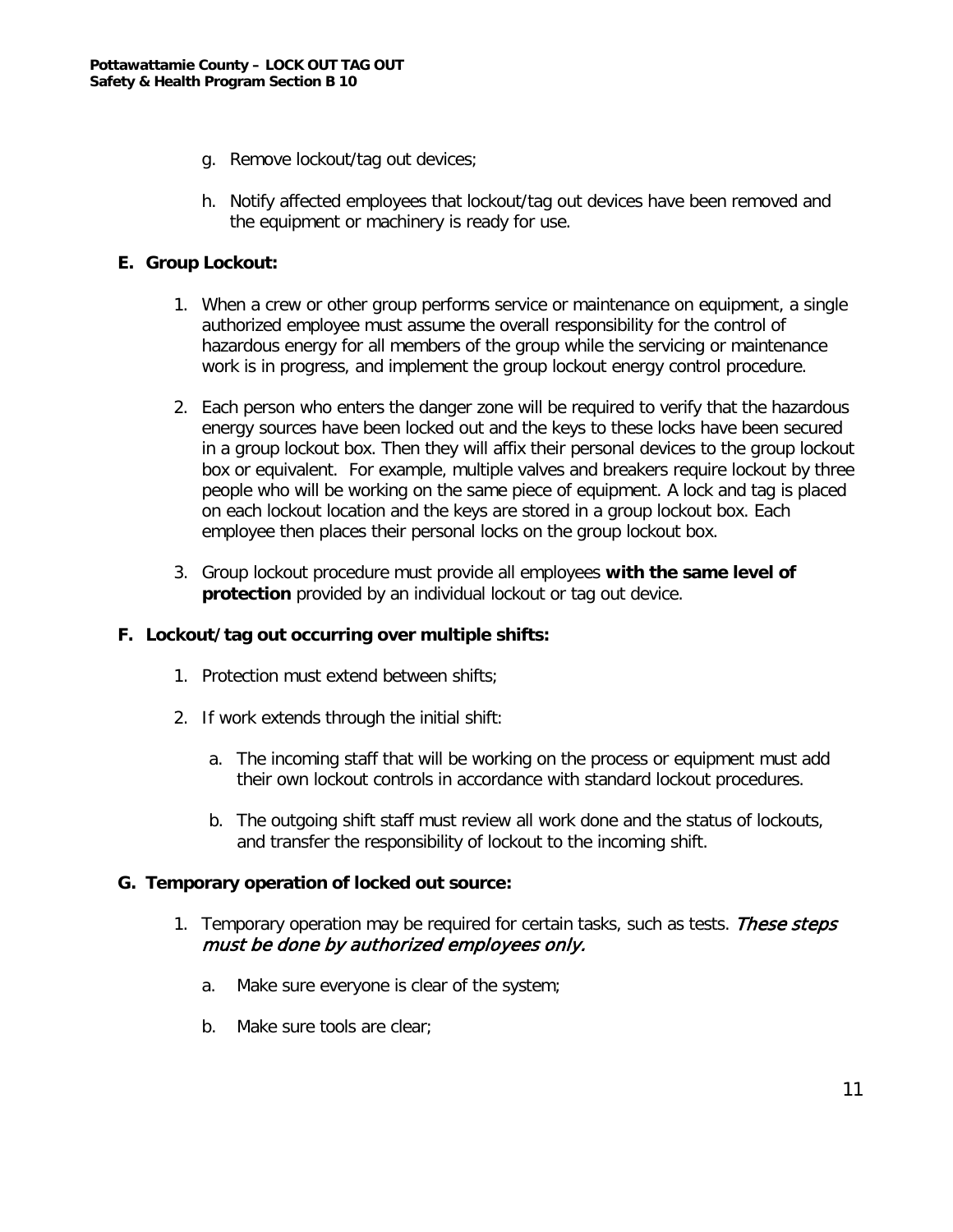- c. Remove locks and tags;
- d. Energize the system and conduct the test if applicable;
- e. Immediately de-energize the system and replace locks.

#### **H. When Authorized Employee is not available to remove lock and tag:**

Unauthorized removal of lock and tag is prohibited. When an authorized employee is not available to remove lock and tag, the following procedure may be utilized by a **qualified person** to remove locks and tags.

- 1. Verify that the authorized employee is not on site and available to remove the lock and tag. Attempt to contact the authorized employee. If the authorized employee cannot be contacted, continue;
- 2. Verify equipment is safe to operate, tools have been removed, and guards have been replaced;
- 3. Notify affected employees that equipment will be restarting, and check work area to assure all employees are safely positioned;
- 4. Verify all controls are in the neutral or off position;
- 5. Remove lock/tag and energize equipment;
- 6. Notify affected employees that lockout/tag out devices have been removed and the equipment or machinery is ready for use;
- 7. Before the authorized employee (who could not be contacted earlier) resumes work, he or she **must be informed** that the lockout device has been removed.

#### **IX. Audit**

- A. The purpose of an audit is to make continuous improvements and needed corrections to the lockout/tag out plan.
	- 1. The audit is conducted at least annually or if a weakness or issue is noted.
	- 2. Audits are performed by **authorized employees.**
	- 3. Audits shall review the following: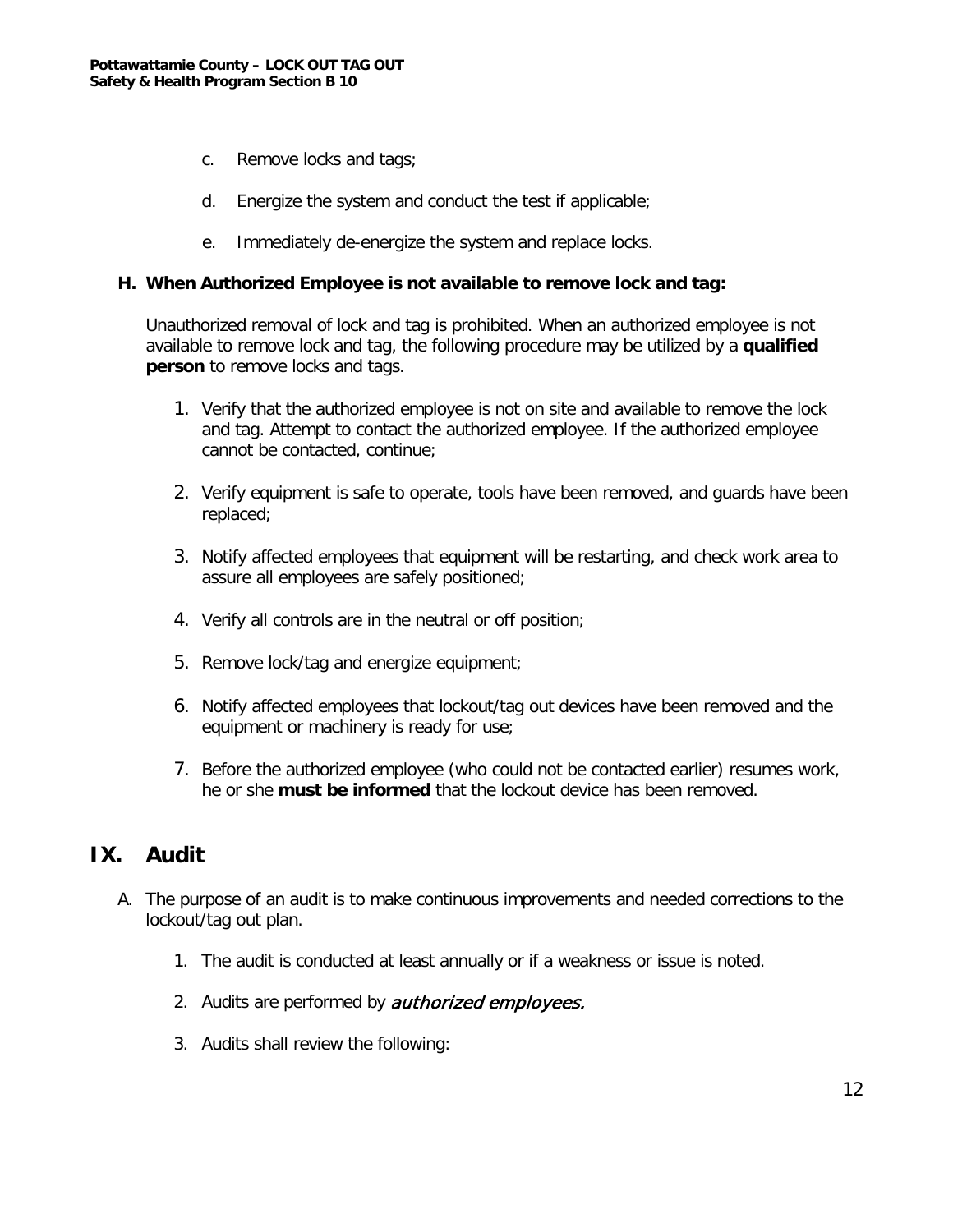- a. Adherence to energy isolation procedures;
- b. Effectiveness of lockout/tag out procedures;
- c. Employee training;
- d. Assigned roles and responsibilities;
- e. The authorized person's responsibilities.
- **B. Audit process:** An authorized employee who is not involved in the lockout procedure for the equipment being inspected will conduct the review and inspection.
	- 1. Review equipment to assure that lockout is effective and safe;
	- 2. Authorized employees will be subject to an oral review of machine-specific lockout procedures for equipment that they are authorized to service. This review will address the authorized employee's responsibilities under the lockout procedure for each piece of machinery that he/she is authorized to work on.
	- 3. Authorized employees will also be subject to an observed evaluation of their proficiency in controlling hazardous energy on selected equipment that they are authorized to service;
	- 4. Any deficiencies must be corrected immediately.

#### **C. Audit Documentation:**

- 1. Audits must be documented and the records maintained. A copy of each audit shall be forwarded to Risk Management.
- 2. Each audit needs to be certified by Risk Management. The certificate must include the following information: the equipment being controlled, the date of review, the names of employees involved, and the name of the auditor.
- 3. Records should also include information about the pieces of equipment, problems observed, and recommendations to correct those problems.

#### **XI. Policy Violations**

The consequences of violating this policy can be severe in terms of human suffering and loss. Violations of this policy will be handled aggressively, with a goal of determining how to improve the employee behaviors and procedures so that no similar violation will occur.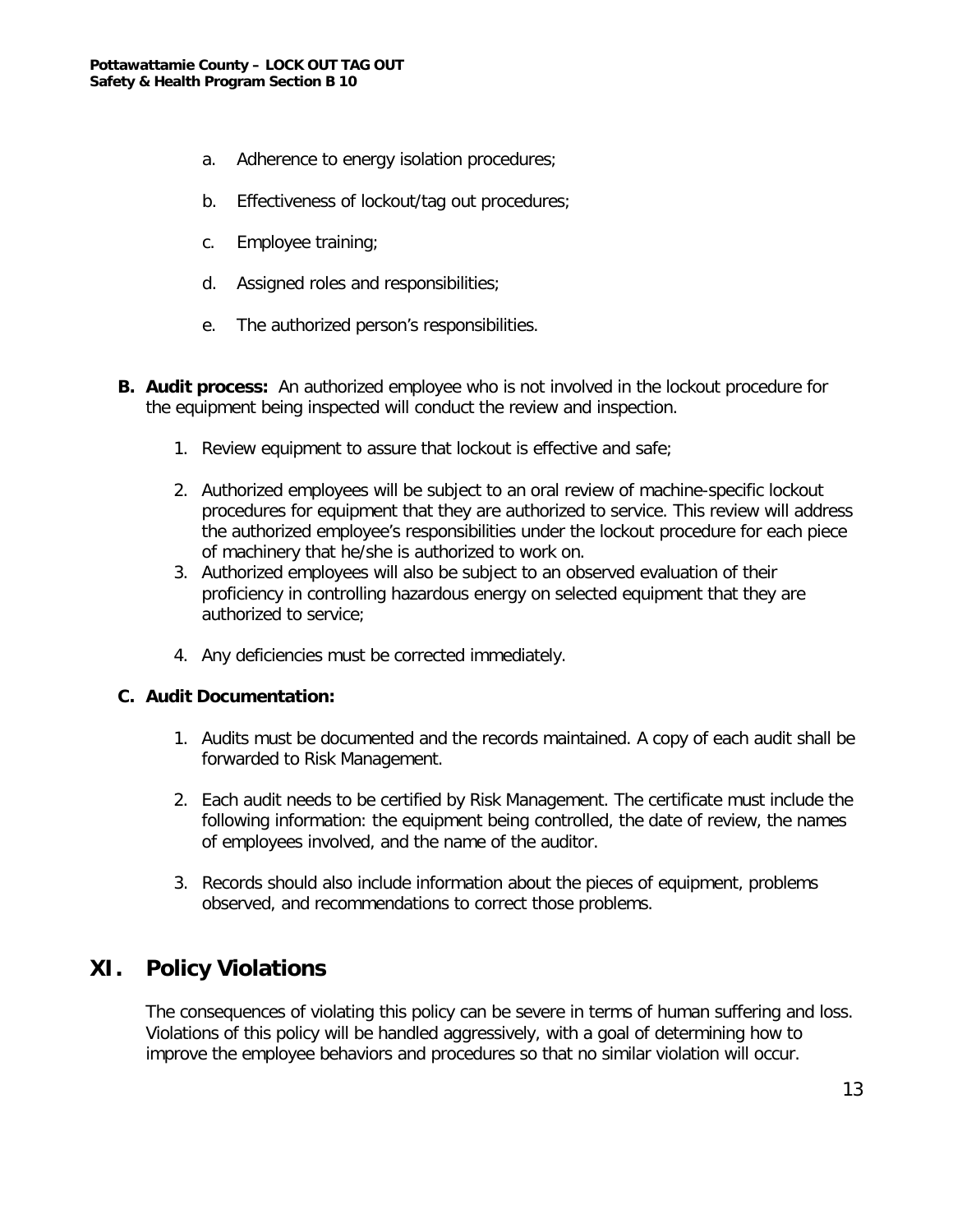#### **XII. Training and Recordkeeping**

#### **A. Training**

- 1. Supervising departments shall maintain a current list of all authorized employees. A copy of the list shall be accessible to Risk Management upon request to the department Program Coordinator.
- 2. Risk Management shall provide basic LOTO training for authorized employees to ensure that the purpose and function of the energy control program are understood and that employees possess the basic knowledge and skills required for the safe application, usage, and removal of energy controls. Each authorized employee shall receive training in the recognition of applicable hazardous energy sources, the type and magnitude of the energy available in the workplace, and the methods and means necessary for energy isolation and control. Authorized employees shall also be trained in the following specific limitations of tags:
	- a. Tags are essentially warning devices affixed to energy isolating devices, and do not provide the physical restraint on those devices that is provided by a lock;
	- b. When a tag is attached to an energy isolating means, it is not to be removed without authorization of the authorized person responsible for it, and it is never to be bypassed, ignored, or otherwise defeated;
	- c. Tags must be legible and understandable by all authorized employees, affected employees, and all other employees whose work operations are or may be in the area, in order to be effective;
	- d. Tags and their means of attachment must be made of materials which will withstand the environmental conditions encountered in the workplace;
	- e. Tags may evoke a false sense of security, and their meaning needs to be understood as part of the overall energy control program; and
	- f. Tags must be securely attached to energy isolating devices so that they cannot be inadvertently or accidentally detached during use.
- 3. The supervising departments are responsible for ensuring that employees are trained and for validating comprehension of equipment-specific LOTO procedures. The supervising department is also responsible for: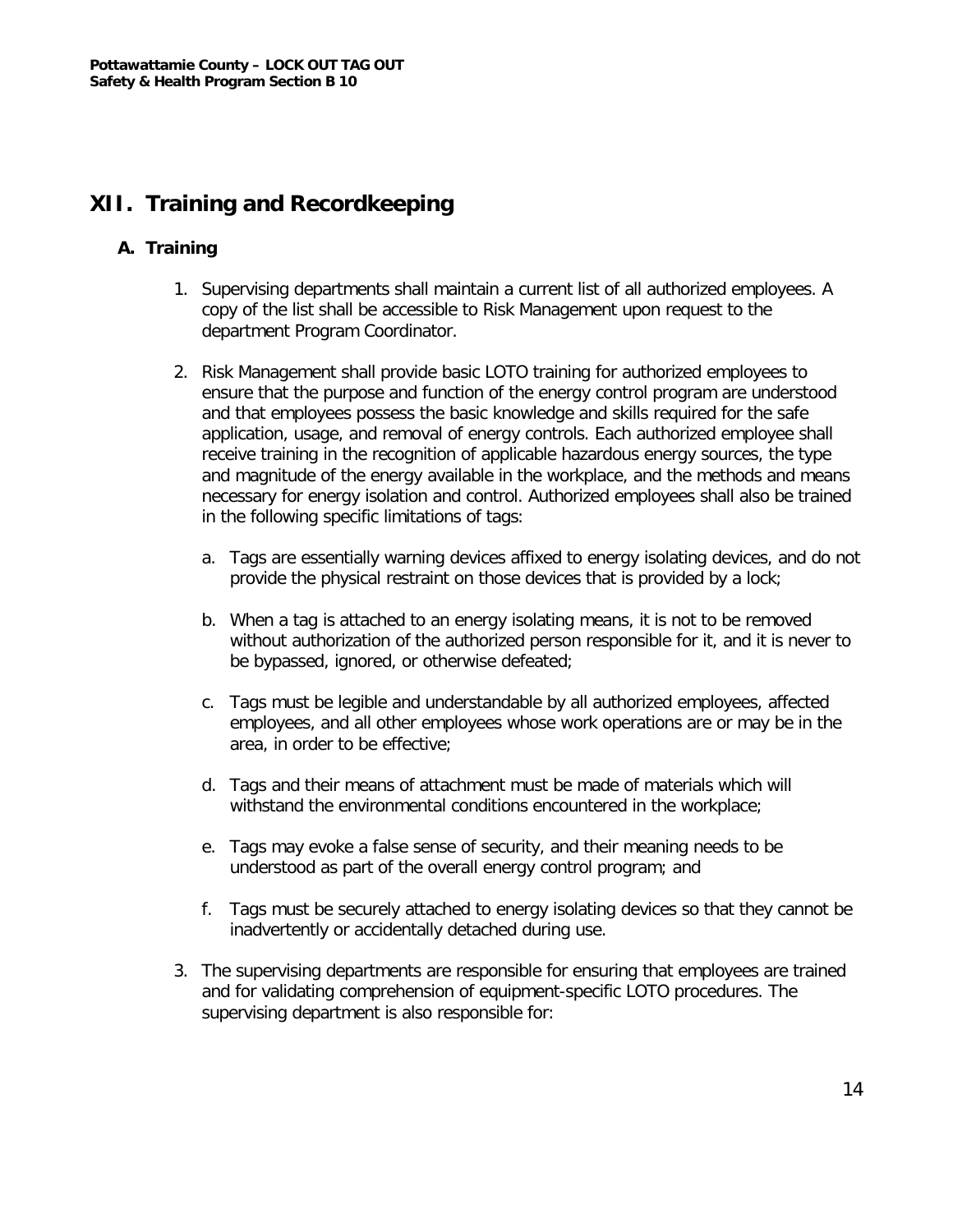- a. Instructing any affected employees on the purpose and use of energy control procedures.
- b. Retraining shall be provided for all authorized and affected employees whenever there is a change in their job assignments, a change in machines, equipment or processes that presents a new hazard, or when there is a change in the energy control procedures.
- c. Retraining shall also be conducted whenever a periodic inspection reveals, or whenever the supervising department or Risk Management has reason to believe, that there are deviations from or inadequacies in the employee's knowledge or use of the energy control procedures.
- d. Retraining shall be conducted whenever a periodic inspection reveals, or whenever the supervising department or Risk Management has reason to believe, that there are deviations from or inadequacies in the employee's knowledge or use of the energy control procedures. The training shall reestablish employee proficiency and introduce new or revised control methods and procedures, as necessary.

#### **B. Recordkeeping**

- 1. Each department shall verify that training is current. Basic lockout/tagout training records shall be maintained by the department and forwarded to Risk Management for placement in the employees training file. Employee training records shall contain the employee name, date of training, and the subject of the training;
- 2. Absentee lock/tag device removal forms (Appendix C) shall be maintained by the supervising department for the lifetime of the applicable machine or equipment.
- 3. Specific energy control procedures shall be readily accessible in the area of the specific equipment. Note: This may be accomplished by electronic means, by posting procedures on the equipment, or by providing a binder in the mechanical room. Copies of all energy control procedures shall be kept by the department Program Coordinator. Energy control procedures shall be available to all affected employees upon request.
- 4. Periodic inspection documentation, at a minimum, shall identify the machine or equipment on which the energy control procedure was being utilized, the date of the inspection, any deviation or inadequacy, any corrective action taken, the employees included in the inspection, and the person performing the inspection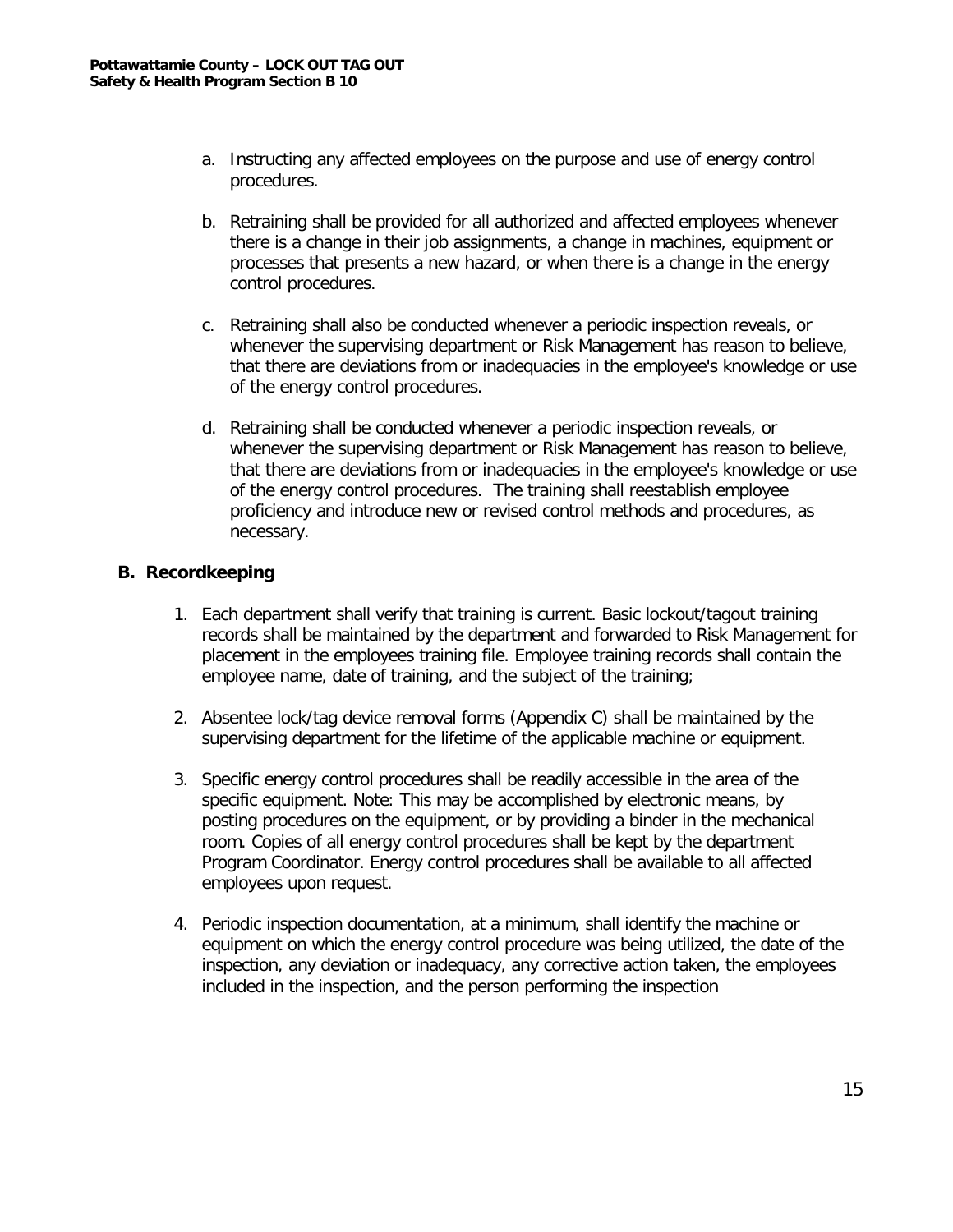# **MODEL FORMS**

Model forms for this program are located on the following pages. Departments may modify or develop their own forms based on the specific needs of their department.

> Modified forms are subject to review and approval of Risk Management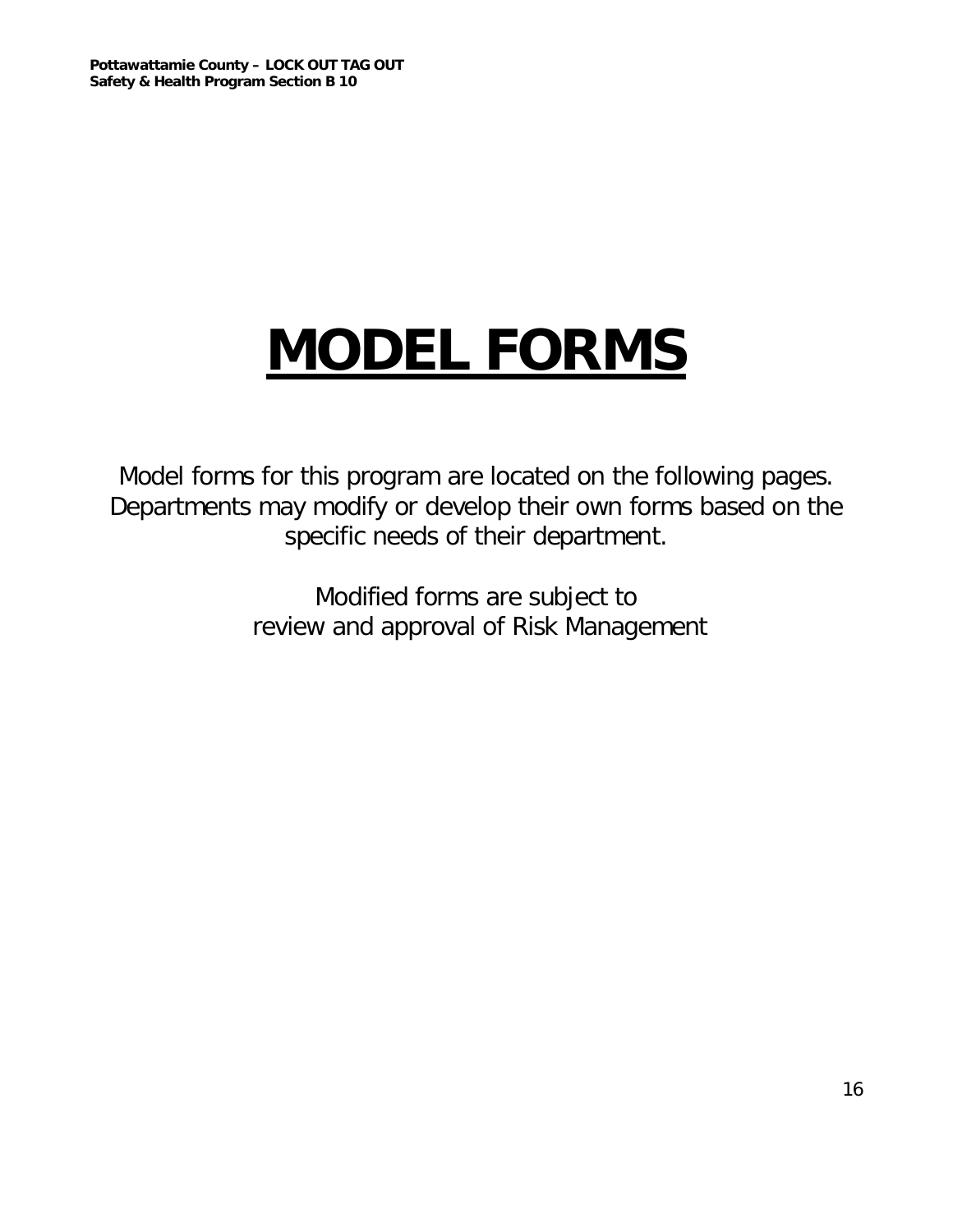|      |                                                                                                                                             | OK | Improvement<br><b>Needed</b> |
|------|---------------------------------------------------------------------------------------------------------------------------------------------|----|------------------------------|
| 1.   | The written program is developed and accessible.                                                                                            |    |                              |
| 2.   | Awareness-level training is provided to affected employees.                                                                                 |    |                              |
| 3.   | Full lockout/tag out training with lockout procedures for specific<br>machinery and equipment is provided to authorize employees.           |    |                              |
| 4.   | Skills evaluations are done as part of training.                                                                                            |    |                              |
| 5.   | Lockout/tag out supplies is readily available and good quality.                                                                             |    |                              |
| 6.   | Locks are individually keyed.                                                                                                               |    |                              |
| 7.   | Tags are readable and understandable, identify who is performing lockout,<br>and contain instructions not to operate or energize equipment. |    |                              |
| 8.   | Lockout/tag out is performed for de-jamming activities.                                                                                     |    |                              |
| 9.   | Lockout/tag out is effective in that no employee can reach in or come into<br>contact with areas where injury could occur.                  |    |                              |
| 10.  | The program addresses all applicable stored energies.                                                                                       |    |                              |
| 11.  | Specific lockout/tag out procedures are developed for each piece of<br>machinery and posted on each piece of machinery.                     |    |                              |
| 12.  | Lockout/tag out procedures is included for vehicles and mobile equipment.                                                                   |    |                              |
| 13.  | Front-line supervisory staff observes employee behavior and enforce the<br>lockout/tag out procedures.                                      |    |                              |
| 14.  | Audits take place annually or more frequently.                                                                                              |    |                              |
| Date | <b>Audit by</b>                                                                                                                             |    |                              |
|      |                                                                                                                                             |    |                              |

#### **Corrective Actions Needed**

| <b>Actions and Responsible Persons</b> |  |  |
|----------------------------------------|--|--|
|                                        |  |  |
|                                        |  |  |
|                                        |  |  |
|                                        |  |  |
|                                        |  |  |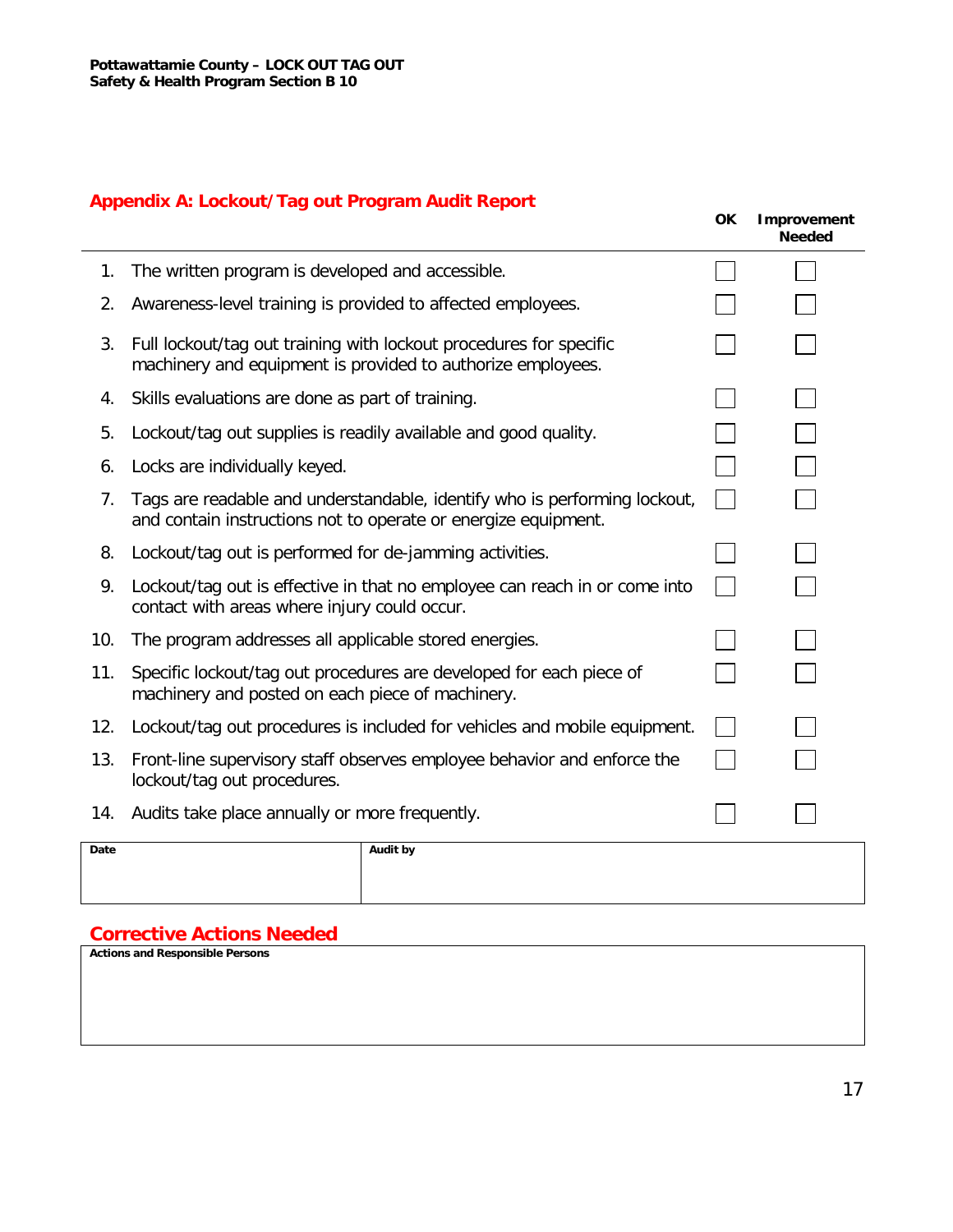#### **Appendix B: Lockout/Tag out Information Placard This equipment must be serviced by Authorized Personnel ONLY!**

| Equipment/Machine:                 | Name                 | <b>ID Number</b> |
|------------------------------------|----------------------|------------------|
| <b>Authorized Personnel:</b>       | Name/Phone           |                  |
| <b>Location of Lockout Device:</b> | <b>Detailed Info</b> |                  |

#### Electrical Energy Sources:

| ັ                                    |           |           |
|--------------------------------------|-----------|-----------|
| <b>Primary Electrical Source:</b>    | Panel $#$ | Breaker # |
| <b>Additional Electrical Source:</b> | Panel $#$ | Breaker # |
| <b>Additional Electrical Source:</b> | Panel #   | Breaker # |
| <b>Additional Electrical Source:</b> | Panel #   | Breaker # |

#### Other Hazardous Energy Sources (Active or Stored Energy):

Common Types: Chemical, Hydraulic\, Mechanical, Pneumatic, Potential, Other

| $\overline{\phantom{a}}$<br>. .<br>$\mathbf{r}$ | . .      |
|-------------------------------------------------|----------|
| <b>Type/Description</b>                         | Location |
|                                                 |          |
| <b>Type/Description</b>                         | Location |
|                                                 |          |
| <b>Type/Description</b>                         | Location |
|                                                 |          |
| <b>Type/Description</b>                         | Location |
|                                                 |          |
| <b>Type/Description</b>                         | Location |
|                                                 |          |

Notes/Diagram:

## **DO NOT REMOVE THIS TAG FROM ANY MACHINE!**